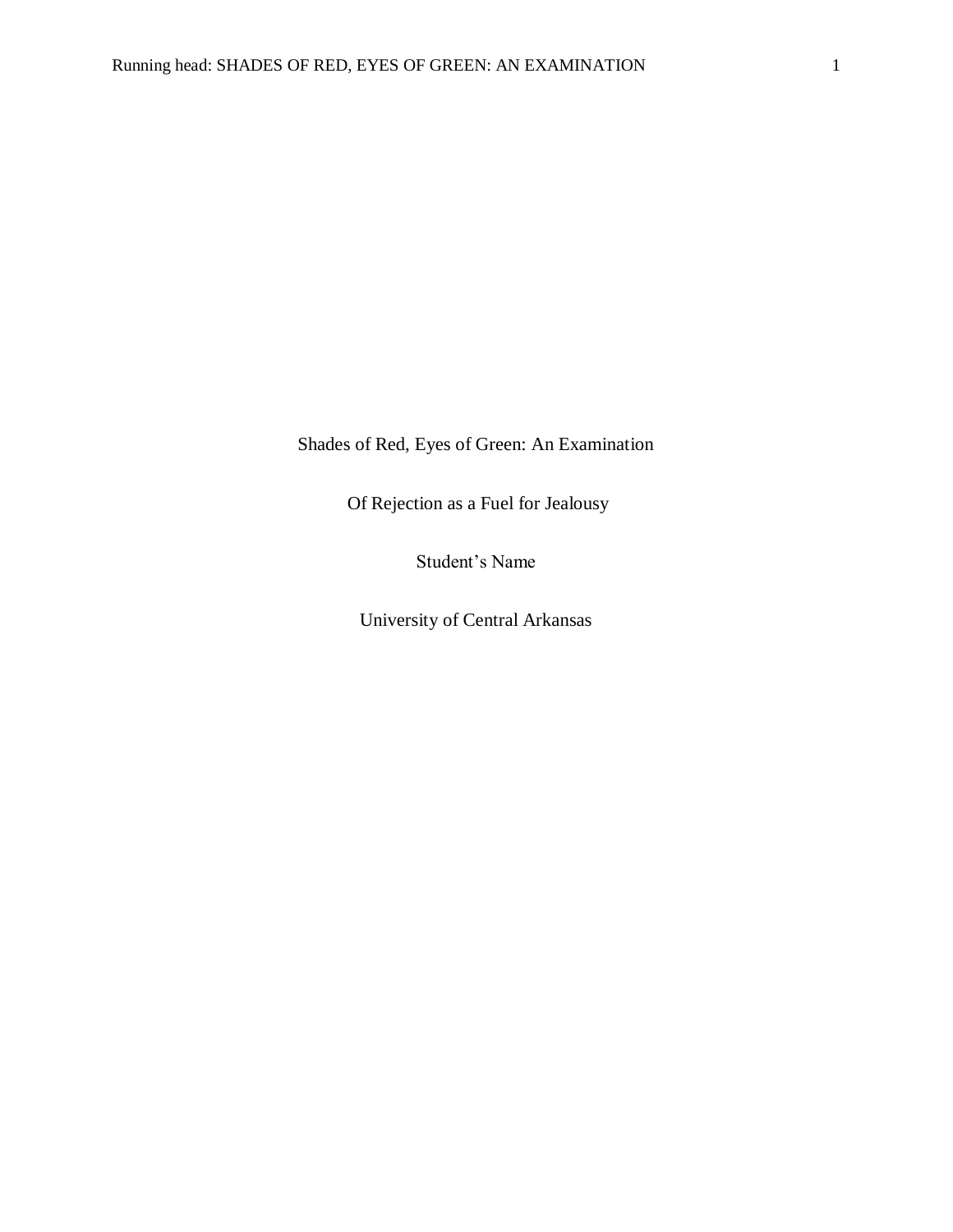## Abstract

This study tests previous hypotheses of Buss (1992), DeSeno (2002) and Harris (2009) by further examining different types of jealousy (family, friendship, romantic, coworker/student) with or without rejection as a main component. Participants were asked to imagine 16 scenarios, four for each type of jealousy (family, friendship, romantic, coworker/student), in which two included rejection and two did not. Results indicated that across all scenarios presented, rejection scenarios elicited equally high levels of distress. However, non-rejection scenarios indicated a difference in the level of distress experienced depending on the scenario presented. The results of this study directly support those of Harris (2009).

*Keywords*: jealousy, distress, rejection, jealousy type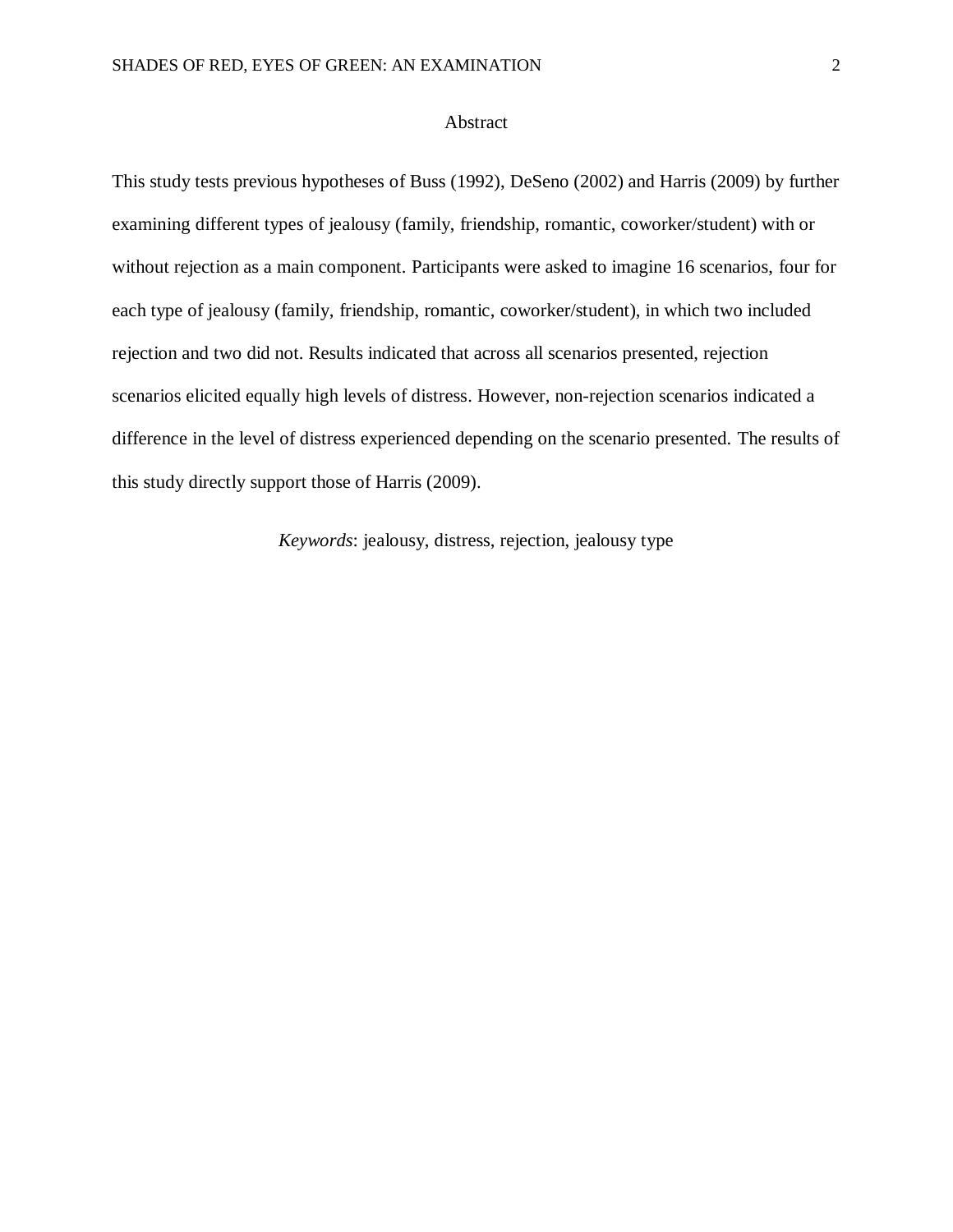Shades of Red, Eyes of Green: An Examination

### Of Jealousy as a Fuel for Rejection

Jealousy is familiar to everyone but can be difficult to measure because it is a subjective emotional experience that varies across individuals. Knowing this difficulty, many researchers have attempted to find the root from which jealousy derives by analyzing the available empirical evidence. To what degree does it come from an evolutionary derived instinct (Buss, 1992) versus a culturally defined concept (Harris, 2000)? This ongoing battle of nature vs. nurture has created a 20-year struggle among researchers to understand this intriguing emotion. Previous research on jealousy has solely focused on romantic type scenarios. As more researchers got involved, the focus changed from romantic to more social situations. Only recently has the issue of rejection as a fuel for jealousy become a central focus.

The study of jealousy became a focus within the emerging field of Evolutionary Psychology. Many researchers wanted to explore this previously unexplored area of psychology by utilizing other concepts within the newly developed field of evolutionary psychology such as parental investment (Trivers, 1972) and male paternity uncertainty (Daly, Wilson, Weghorst, 1982; Symons, 1979). Previous researchers hypothesized that because of paternity uncertainty in males, it was more likely that males would be more upset by sexual infidelity; whereas, the act of retaining resources in females would cause them to be more upset by emotional infidelity (Buss, 1988). Due to the differences in how sexes receive and retain mates, Buss hypothesized that gender determined how jealousy was experienced within the individual. To support his argument, Buss (1992) conducted an experiment that attempted to showcase how men and women differed in jealousy by asking participants, both male and female, to select which type of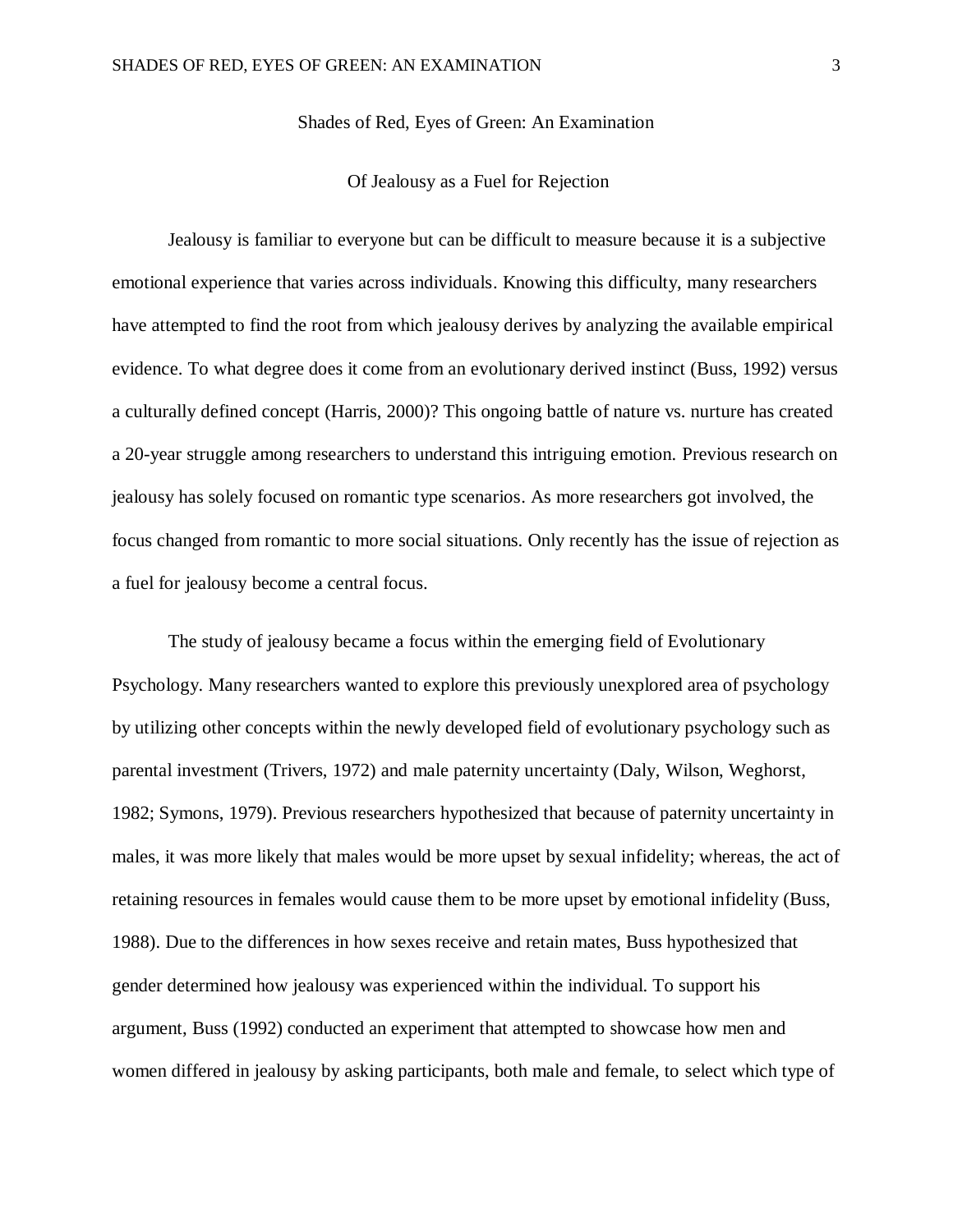scenario (emotional or sexual infidelity) was most distressing to them personally; this type of measure was called the "forced-choice model." To test the level of distress, Buss (1992) measured participant's electrodermal activity (EDA) and pulse rate (PR). Elevated EDA and PR signify autonomic nervous system activation (Levenson, 1988), which is associated with increasing distress. Buss found predicted sex differences in jealousy between the two types of infidelity. It appeared that women responded more to the emotional infidelity scenarios and men reacted more strongly to the sexual. Because the topic of jealousy had been vaguely discussed, no research had previously been done on hypothesized sex differences to verify or falsify research suggested by Buss (1988) or other researchers (Daly, Wilson, Weghorst (1982); Trivers (1972); Telsmann & Mosher, 1978; White & Mullen, 1989).

Buss' (1992) experiment pioneered explanations for jealousy and therefore opened doors for praise and criticism within the psychology community. Desteno was the first to examine and later criticize Buss' study. In 1996, a few years after Buss' (1992) study, Desteno wanted to test the validity of this previous experiment because he was questioning the interpretation of Buss' results. When using other statistical methods, Desteno (1996) found no difference between genders and questioned the previous conclusions. A few years later, Desteno (2002) decided to modify the Buss (1992) experiment and tested the same conditions under a new Likert-Type scale. Instead of participants choosing the more distressing scenario, they rated discress on a 1-7 scale. He also directly compared the Likert-Type scale and forced choice measure. To do this, Desteno (2002) completed two studies: one that replicated Buss' (1992) experiment and one that tested the same conditions with the new Likert-Type scale. Results showed that there was no gender difference between emotional and sexual infidelity scenarios; both men and women found sexual infidelity to be the most distressing infidelity type for both the forced choice and Likert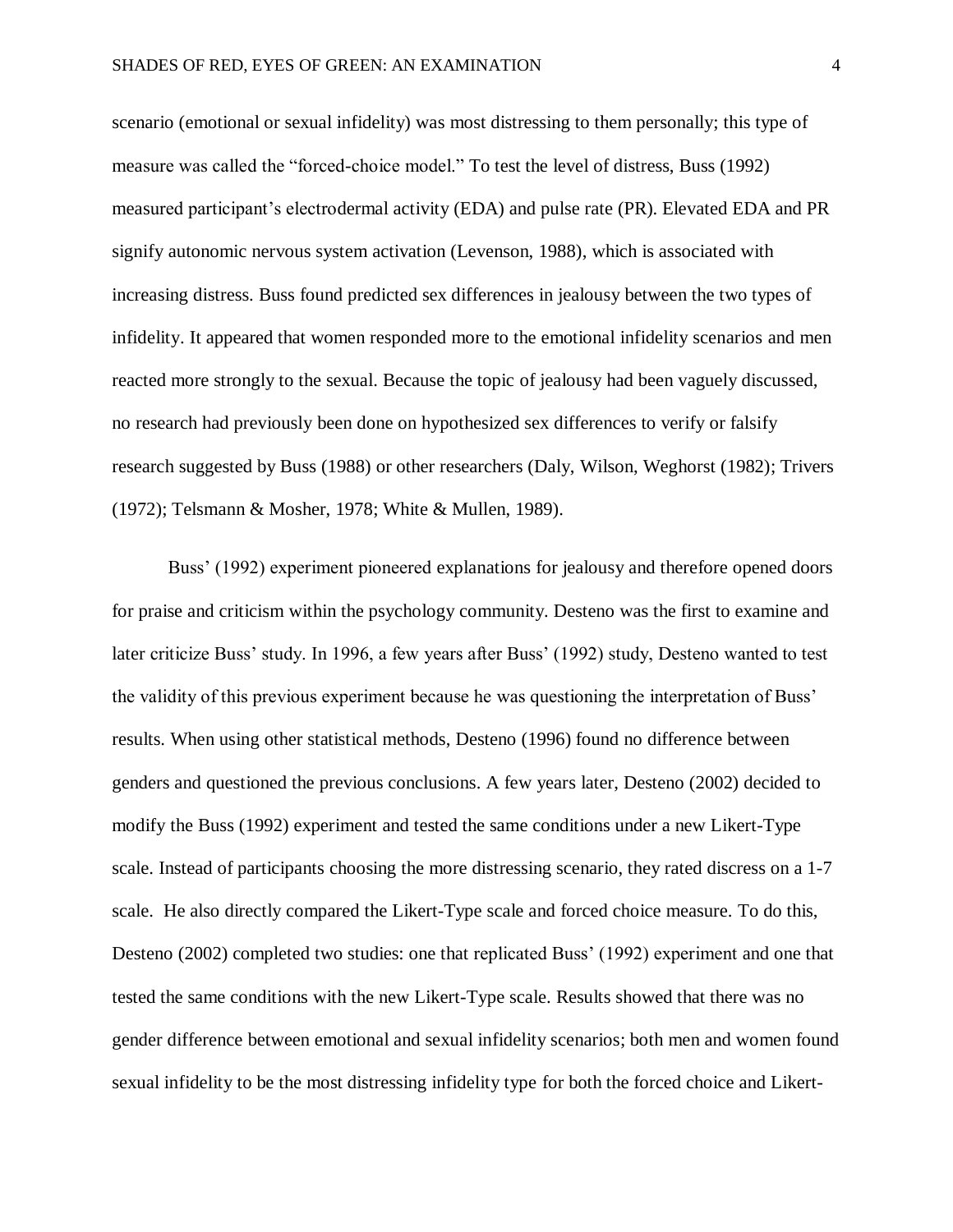Type scale models. When Desteno (1996) first questioned the validity of Buss' (1992) experiment, Buss attempted to validate his arguments by cross-culturally examining jealousy type scenarios (Buunk, Angleitner, Oubaid, & Buss, 1996). By doing this he would prove that jealousy exists in all of us as an instinctual adaptation, showing that many individuals around the world possess this trait. But throughout the psychology community, many began questioning other factors of jealousy itself and thought that the multiple dimensions of the topic were more complex than what Buss had originally attempted to illustrate.

Previous research focused on romantic jealousy. Desteno (2004) suggested that the central theme in all jealousy is that a valued relationship of any type may be usurped by a rival, which showcases that jealousy can have multiple forms. In addition to romantic jealousy (Buss, 1992; Desteno, 2002), many questioned other types of jealousy that exist, such as family jealousy (Volling, McElwain, & Miller, 2002), coworker jealousy (Vecchio, 2000), and friendship jealousy (Harris, 2009; Masiuch & Kienapple, 1993). Jealousy elicits multiple emotions. Feelings of jealousy are aversive and best described as a combination or blend of the feelings of anger, anxiety, betrayal, and hurt (Barelds, 2007; Buck, 1999). Throughout these experiments, researchers narrowed their focus to rejection as a primary initiator for jealousy. Evidence showed that blows to self-esteem, in combination with rejection, triggered emotions more similar to that of jealousy than any other case (Desteno, 2006; Harris, 2000). In 2009, Christine Harris conducted a study that included rejection by having participants simulate throwing a ball between each other. Within the experiment, all participants were "ostracized" by not having the ball thrown to them by either the same gender or different gender. The experiment illustrated that not getting the ball thrown to you (rejection) seemed to be the most irritating part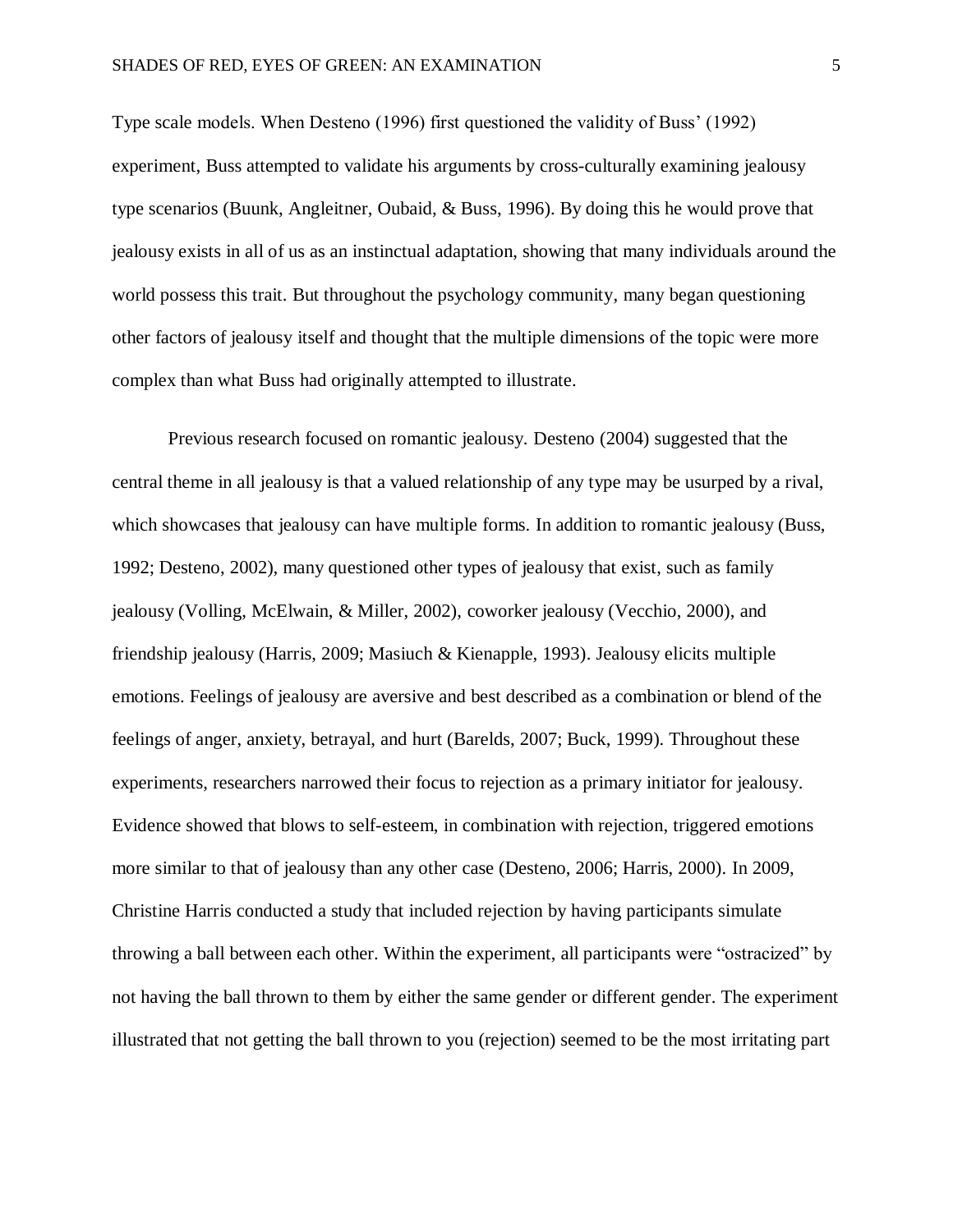to all participants, not the gender of the thrower. This signified that rejection was the main cause of distress within the experiment.

There are few studies like that of Harris (2009) that evaluate rejection as a main component of jealousy within an experimental setting, and there are even fewer studies that evaluate whether rejection scenarios cause more jealousy than non-rejection scenarios. It would seem that because rejection appears to be an important component of jealousy, the next step would be to evaluate this component in different types of jealousy situations. Previous studies did not directly compare different types of jealousy situations. Our study will be an extension of previously successful techniques used in previous experiments. The focus of our study was to evaluate the rejection component of jealousy, and to determine which type of jealousy scenario is most distressing. We hypothesized that participants would rate rejection scenarios as more distressing than non-rejection scenarios and romantic scenarios more distressing than family, friendship, and coworker/student scenarios.

## Method

## *Participants*

A total of 24 students (10 men, 14 women) participated from various undergraduate psychology courses at a south central state university. They ranged in age from 18 to 38 years, with a mean of 20 years. They received enrichment credit in their psychology classes.

## *Materials*

Participants received a four page questionnaire in paper form with a space to signify gender and age at the top. The questionnaire contained 16 scenarios with a 1 to 9 Likert scale that asked the participant to rate the level of distress after each scenario, with higher numbers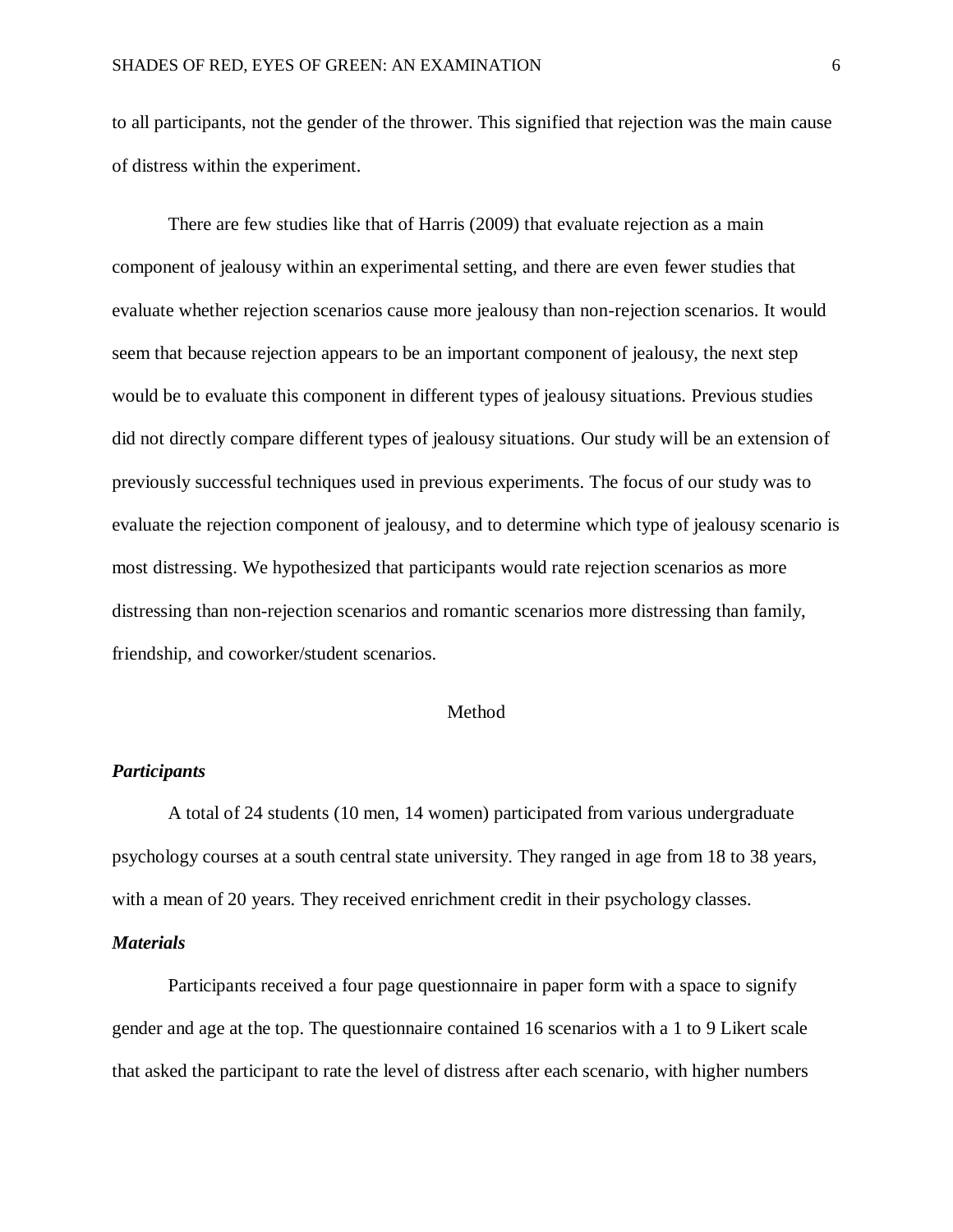indicating greater distress. The questionnaire included the four main types of jealousy (Family, Friendship, Romantic, Workforce/Academics) across the 16 scenarios that were dispersed throughout (see Appendix). Two out of the four scenarios for each jealousy type included rejection, while the other two did not. A random number table determined the order of all 16 scenarios.

#### *Procedure*

Participants wrote their gender and age and then carefully read, along with a researcher, the instructions. They were instructed to carefully read each scenario and thoughtfully rate (circle) the number to indicate the imagined level of distress for the given scenario.

### Results

We analyzed our data with a 2 (participant gender)  $x$  2 (level of rejection)  $x$  4 (type of relationship) mixed ANOVA (see Table 1). Figure 1 shows mean level of distress for each type of scenario. It appears that the first hypothesis that rejection scenarios would elicit greater distress than the non rejection scenarios was supported by the analysis  $(F(24) = 86.03, p < .001)$ . There was also a significant effect within the type of scenario  $(F(24) = 14.43, p < .001)$  as well as interaction between rejection and type of scenario ( $F(24) = 23.57$ ,  $p < .001$ ). There appeared to be no significant effect for gender and the interactions of gender with the scenario and rejection (See Table 1).

Our second hypothesis that romantic jealousy was the most distressing type of jealousy was also supported, but only within non-rejection scenarios. The mean scores of distress for non rejection jealousy scenarios went in the linear order of romantic, family, work/academia, and friend (see Figure 1). The interesting part of this study was that rejection based scenarios elicited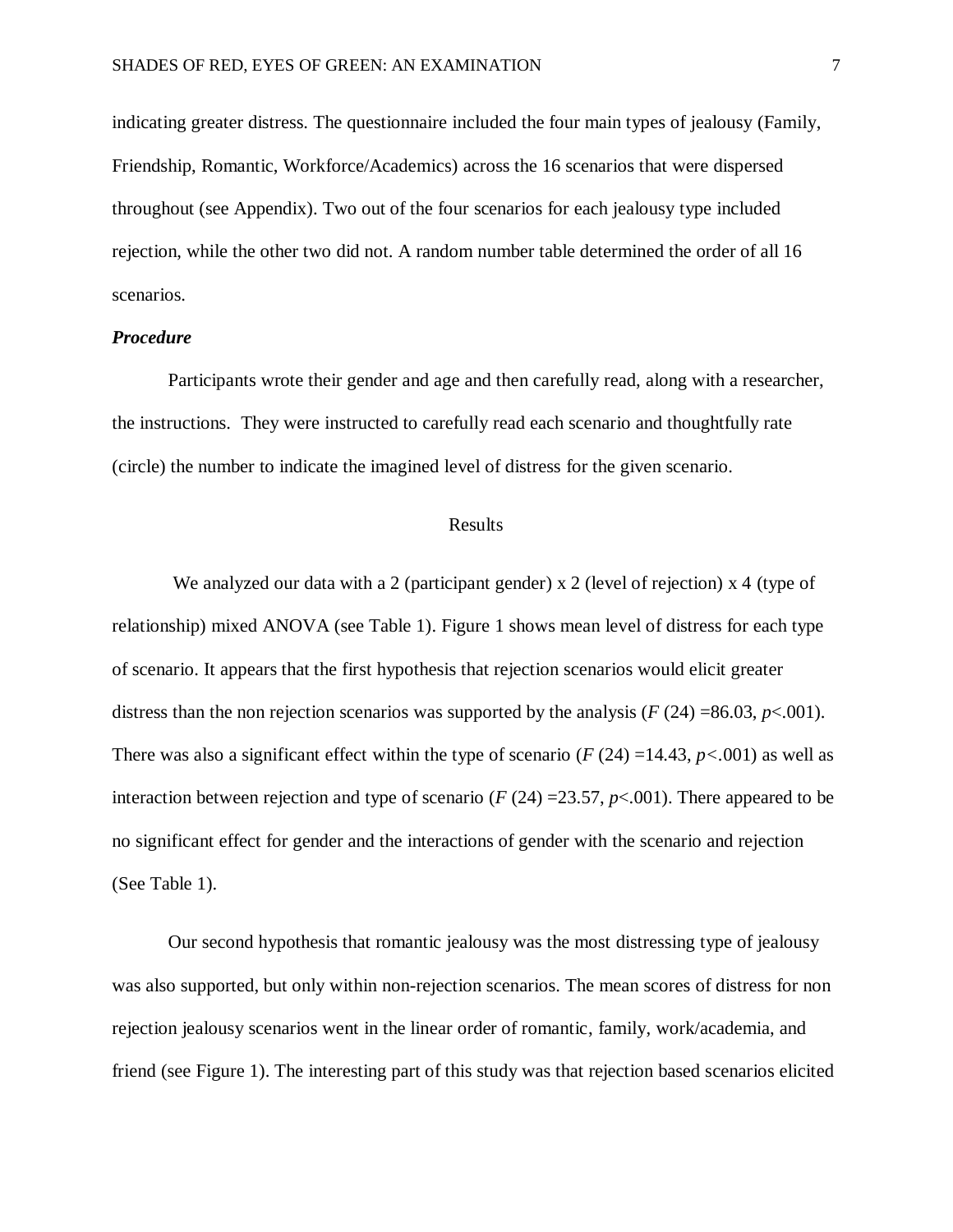similar distress responses within romantic (*M*=6.66), family (*M*=6.66), work/academia (*M*=6.37), and friend (*M*=6.54), which directly supports our first hypothesis that rejection elicits greater distress overall.

## Discussion

Results indicated a significant distinction between rejection and non-rejection jealousy inducing scenarios. Rejection across all jealousy types appeared to elicit the same amount of distress and therefore supported our first hypothesis that rejection scenarios caused greater distress than non rejection scenarios. Due to the fact that most people do not like to be rejected, this study indicated that no matter the jealousy situation one experiences, it is the rejection and not the situation that is most hurtful.

Non rejection scenarios, on the other hand, indicated a difference between the type of scenario and the level of distress experienced. Participants rated romantic scenarios without rejection as the most distressing type and rated friendship non rejection scenarios as the least distressing type (hypothesis 2), but across all types of scenarios, rejection scenarios shows to elicit a much larger amount of distress overall (see Figure 1). This may indicate that when one imagines a scenario in which there is no personal rejection, the person evaluates the situation more critically and experiences different levels of emotions depending on the different situations. Within our experiment, gender was also analyzed as a component of jealousy in scenarios with and without rejection, but no significant effect was found between any interaction of rejection or scenario which directly supports Desteno (2002) and Harris (2009), but contradicts Buss (1992).

Rejection was first studied and hypothesized as a component of jealousy by Harris in 2009. Within her study, rejection was displayed by having participants simulate throwing a ball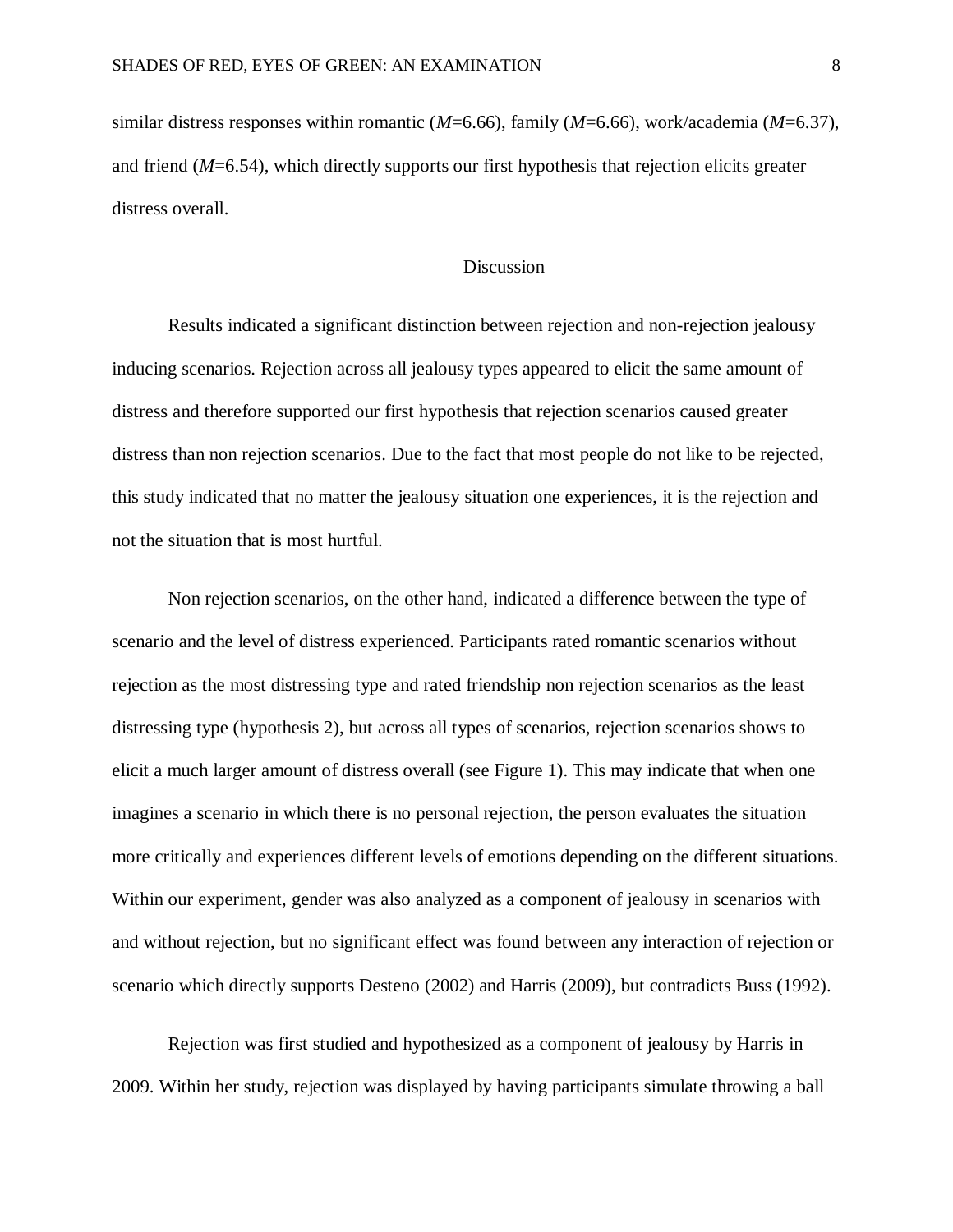between each other. All participants were "ostracized" at some point in the study by not having the ball thrown to them by either the same gender or different gender. The experiment illustrated that not getting the ball thrown to you (rejection) seemed to be the most irritating issue for all the participants, not the gender of the thrower. This suggests that rejection is the main cause of distress and not gender. In our study, rejection as a component of jealousy was supported, but was also expanded to include the analyzing of the rejection component of jealousy in conjunction with jealousy type. Harris (2003) hypothesized that there were other types of jealousy than romantic that had not been studied. If romantic was the most prominent type of jealousy scenario with the highest distress levels, then it would provide support for Buss (1992) and Desteno (2002). Because, there appeared to be no difference within the jealousy inducing scenario and the rejection component, one can deduce that if this scenario is eliminated altogether, one can focus on the deep rooted cause or rejection.

Some limitations of our study stem from the inherent faults of any imagined scenario. Participants were not actually a part of any of the situations and could therefore experience different levels of distress in a real life situation. The limited age range for participants may limit the generalizability of our findings to young adults. It would be interesting to collect data from varying age groups to determine whether the same patterns found in young adults would be similar in older age groups.

Some ideas for future research can include self-esteem in conjunction with jealousy or rejection. Do people with low self-esteem view rejection or jealousy inducing scenarios more strongly distressing than others with high self-esteem? Another idea may include distinguishing the blurred line between jealousy and envy. Does jealousy stem out of rejection based scenarios or envy out of non rejection scenarios? Cross cultural effects are always useful when attempting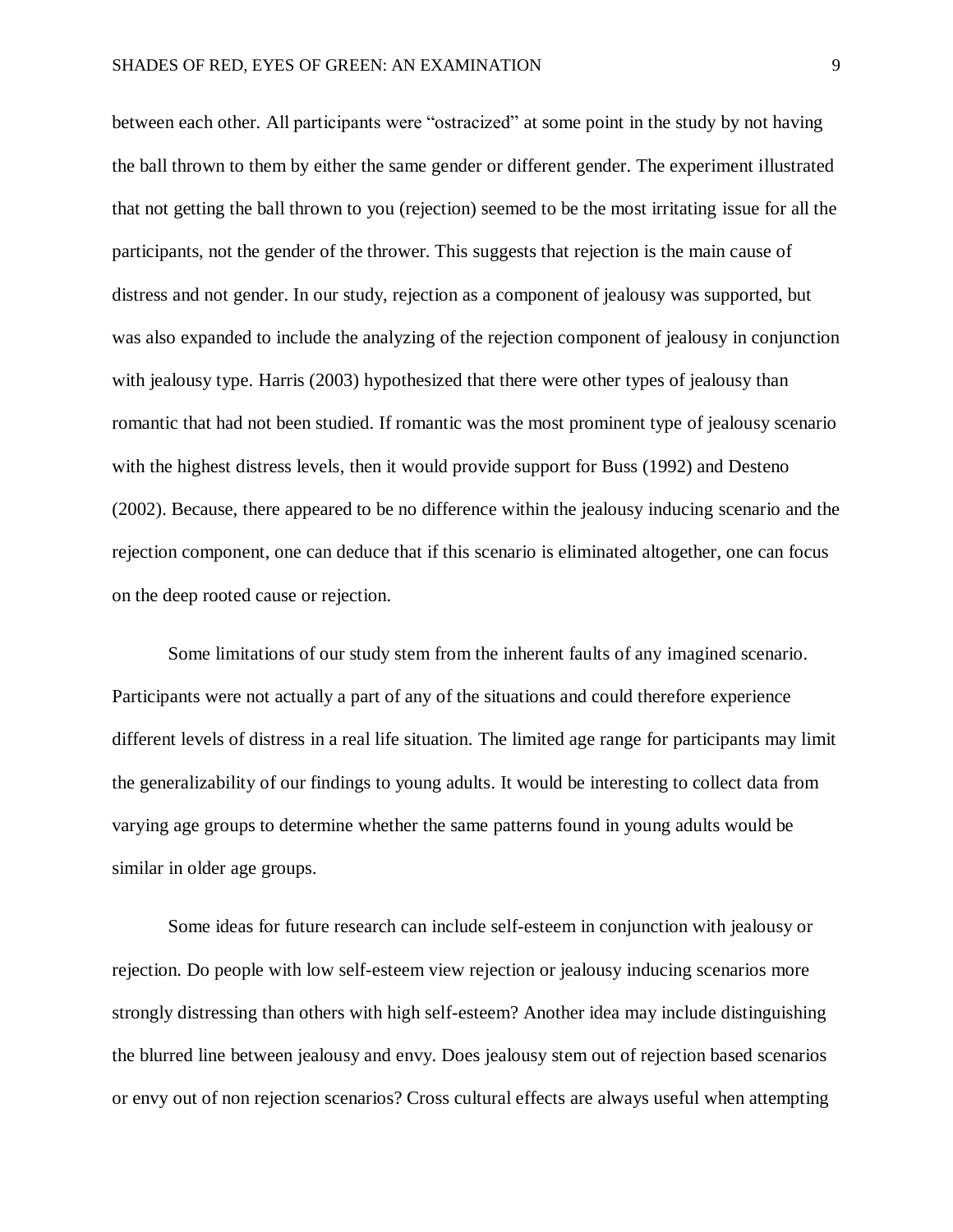to validate evolutionary theories. If jealousy is evolutionary and rejection is a component, then does the idea of jealousy exist in every culture?

In all cases, it would seem that rejection plays a vital role in understanding a very difficult topic within psychology, as well as help us understand what we all experience occasionally in our lives. If rejection is one of the main components of jealousy, then it would be useful to consider theories in evolutionary psychology such as Hamilton's idea of "Reciprocal Altruism" (Roberts, 2005) and Buss' current research on cross cultural examinations of jealousy (Buunk et al., 1996). In all cases, it is rejection that helps us to better understand why jealousy occurs and perhaps gives us a more or defined direction for future jealousy studies.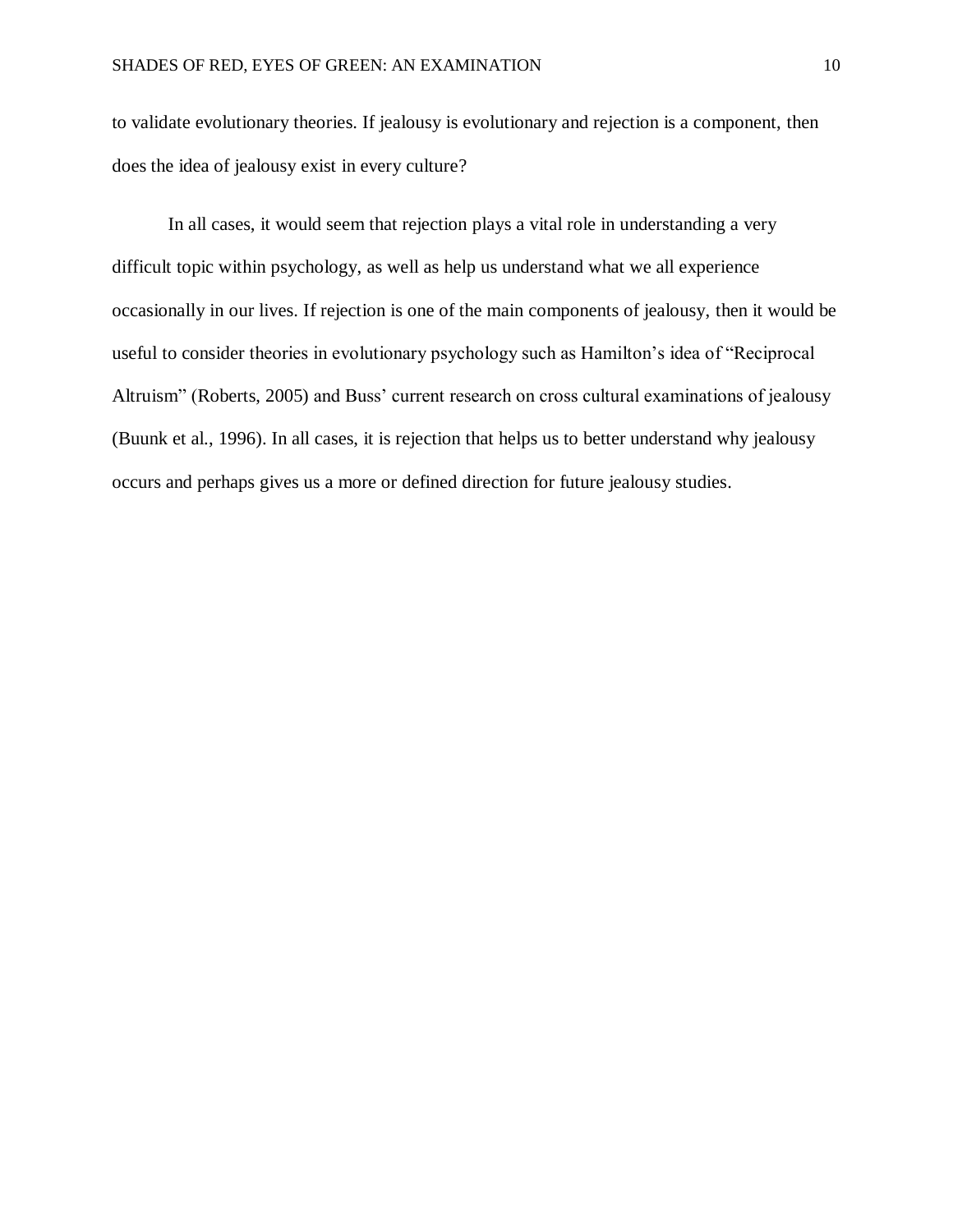#### References

Buck, R. (1999). The biological affects: A typology. *Psychological Review*, *106*, 301–336.

- Buss, D. M. (1988). The evolution of human intrasexual competition: Tactics of mate attraction. *Journal of Personality and Social Psychology*, *54(4)*, 616-628. doi:10.1037/0022- 3514.54.4.616
- Buss, D.M., Larson, R.J., Weston, D., Semmelroth, J., (1992). Sex differences in jealousy: evolution, physiology, and psychology. *Psychological Science*. *3,*
- Buunk, B.P., Angleitner, A., Oubaid, V., Buss, D.M., (1996). Sex differences in jealousy in evolutionary and cultural perspective tests from the Netherlands, Germany and the United States*. Psychological Science*. *7,*
- Daly, M., Wilson, M. I., & Weghorst, S. J. (1982). Male sexual jealousy. *Ethology & Sociobiology*, *3(1)*, 11-27. doi:10.1016/0162-3095(82)90027-9
- Daly, M., & Wilson, M. (1983). *Sex, evolution, and behavior* (2nd ed.). Belmont, CA: Wadsworth.
- DeSteno, D. A., & Salovey, P. (1996). Evolutionary origins of sex differences in jealousy? Questioning the 'fitness' of the model. *Psychological Science*, *7(6)*, 367-372. doi:10.1111/j.1467-9280.1996.tb00391.x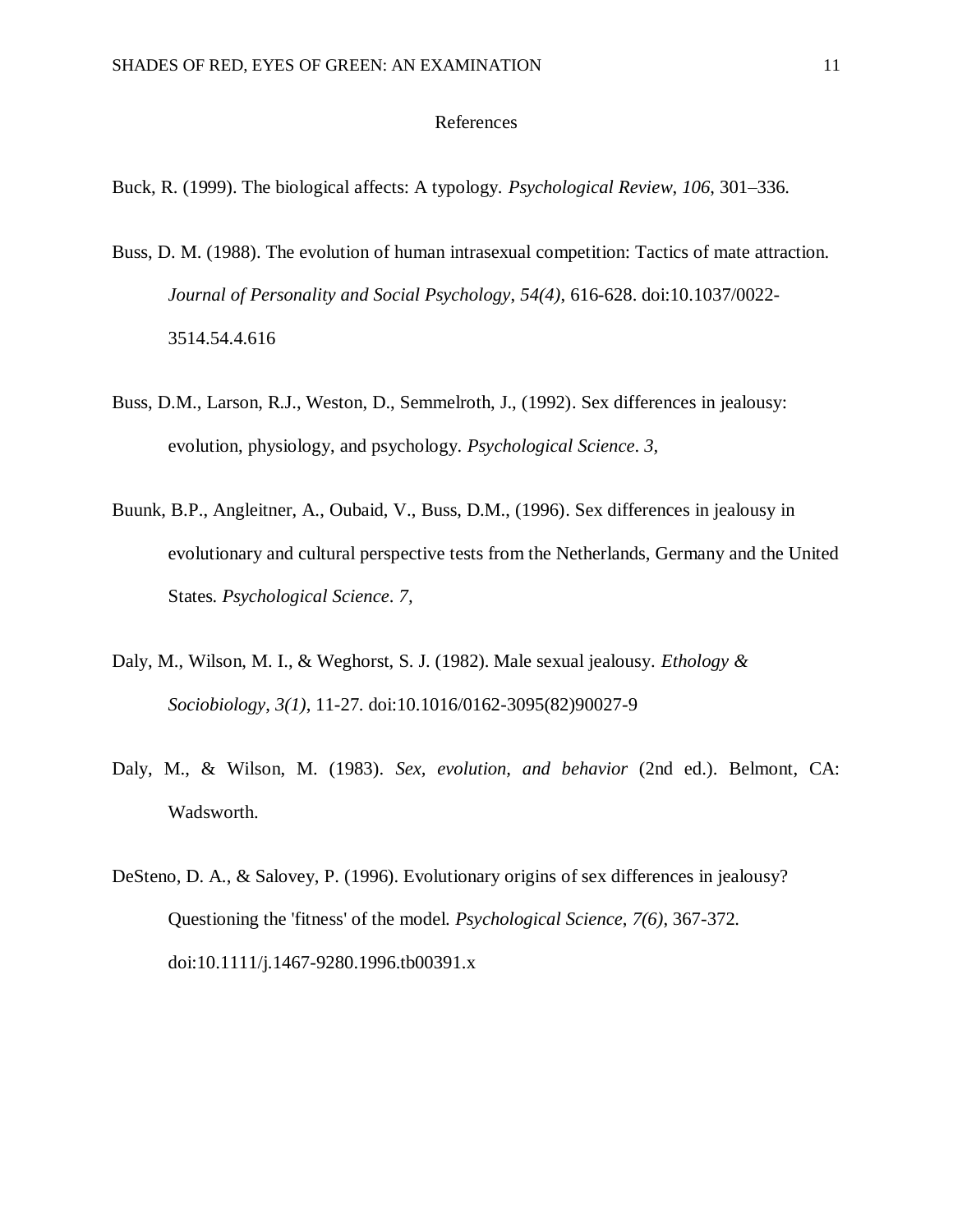- DeSteno, D., Bartlett, M. Y., Braverman, J., & Salovey, P. (2002). Sex differences in jealousy: Evolutionary mechanism or artifact of measurement? *Journal of Personality and Social Psychology*, *83(5)*, 1103-1116. doi:10.1037/0022-3514.83.5.1103
- DeSteno, D. A. (2004, May). *New perspectives on jealousy: An integrative view of the most social of social emotions*. Paper presented at the meeting of the American Psychological Society, Chicago, IL.
- Harmon-Jones, E., Peterson, C. K., & Harris, C. R. (2009). Jealousy: Novel methods and neural correlates. *Emotion*, *9(1)*, 113-117. doi:10.1037/a0014117
- Harris, C. R., & Christenfeld, N. (1996). Gender, jealousy, and reason. *Psychological Science*, *7*, 364–366.
- Harris, C. R. (2000). Psychophysiological responses to imagined infidelity: The specific innate modular view of jealousy reconsidered. *Journal of Personality and Social Psychology*, *78(6)*, 1082-1091. doi:10.1037/0022-3514.78.6.1082
- Harris, C. R. (2003). A review of sex differences in sexual jealousy, including self-report data, psychophysiological responses, interpersonal violence, and morbid jealousy. *Personality and Social Psychology Review*, *7*, 102–128.
- Masciuch, S., & Kienapple, K. (1993). The emergence of jealousy in children 4 months to 7 years of age. *Journal of Social & Personal Relationships*, *10*, 421–435.
- Roberts, G. (2005). Cooperation through interdependence. *Animal Behaviour*, *70*, 901-908. doi:10.1016/j.anbehav.2005.02.006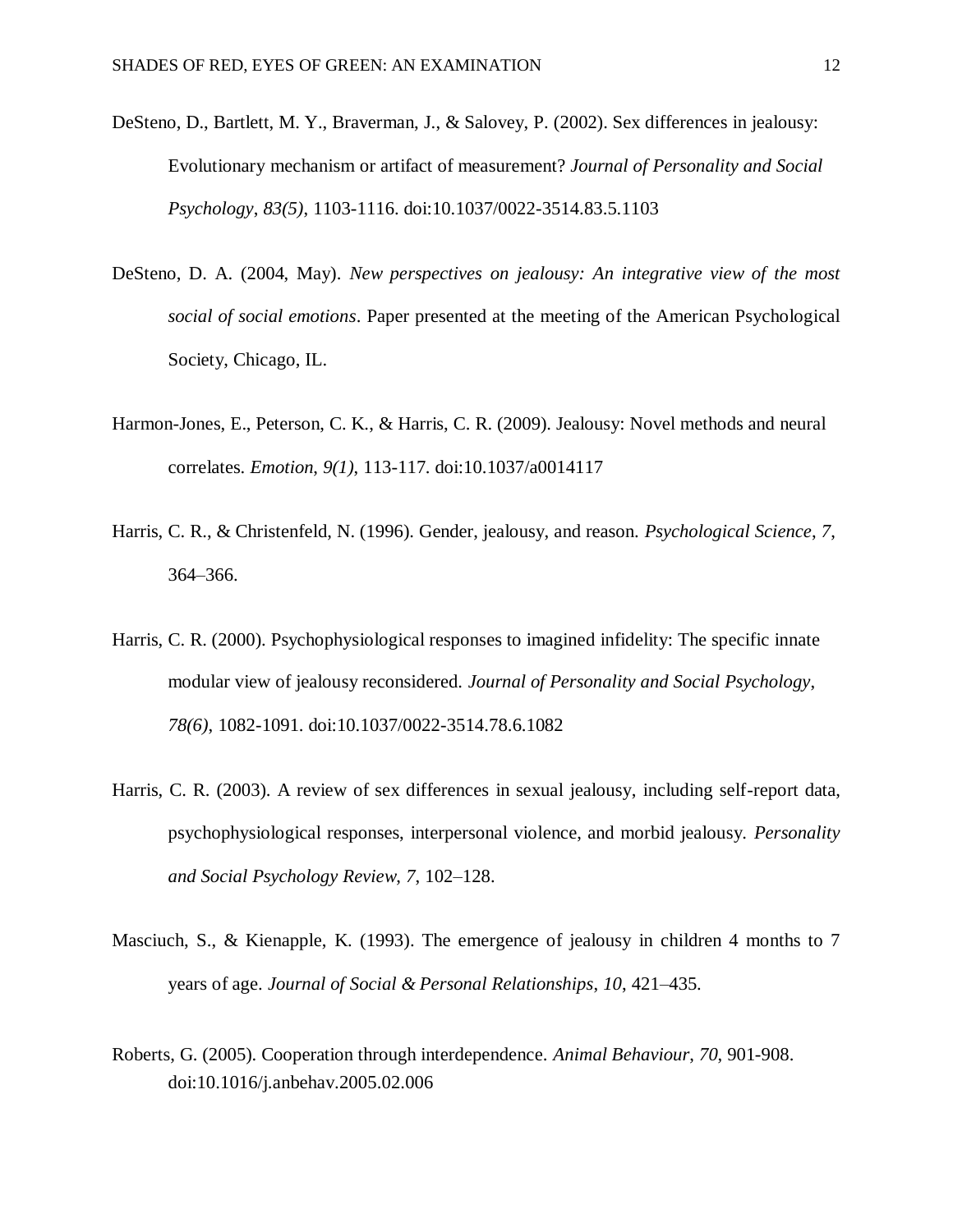Symons, D. (1979) *The Evolution of Human Sexuality*. New York: Oxford University Press.

- [Trivers, R.L.](http://en.wikipedia.org/wiki/Robert_Trivers) (1972). Parental investment and sexual selection. In B. Campbell (Ed.), *Sexual selection and the descent of man*, 1871-1971 (pp.136–179). Chicago, IL: Aldine.
- Thomhill, R,, & Alcock, J. (1983). *The evolution of insect mating systems.* Cambridge, MA: Harvard University Press
- Vecchio, R. P. (2000). Negative emotion in the workplace: Employee jealousy and envy. *International Journal of Stress Management*, *7*, 161–179.
- Volling, B. L., McElwain, N. L., & Miller, A. L. (2002). Emotion regulation in context: The jealousy complex between young siblings and its relations with child and family characteristics. *Child Development*, *73*, 581–600.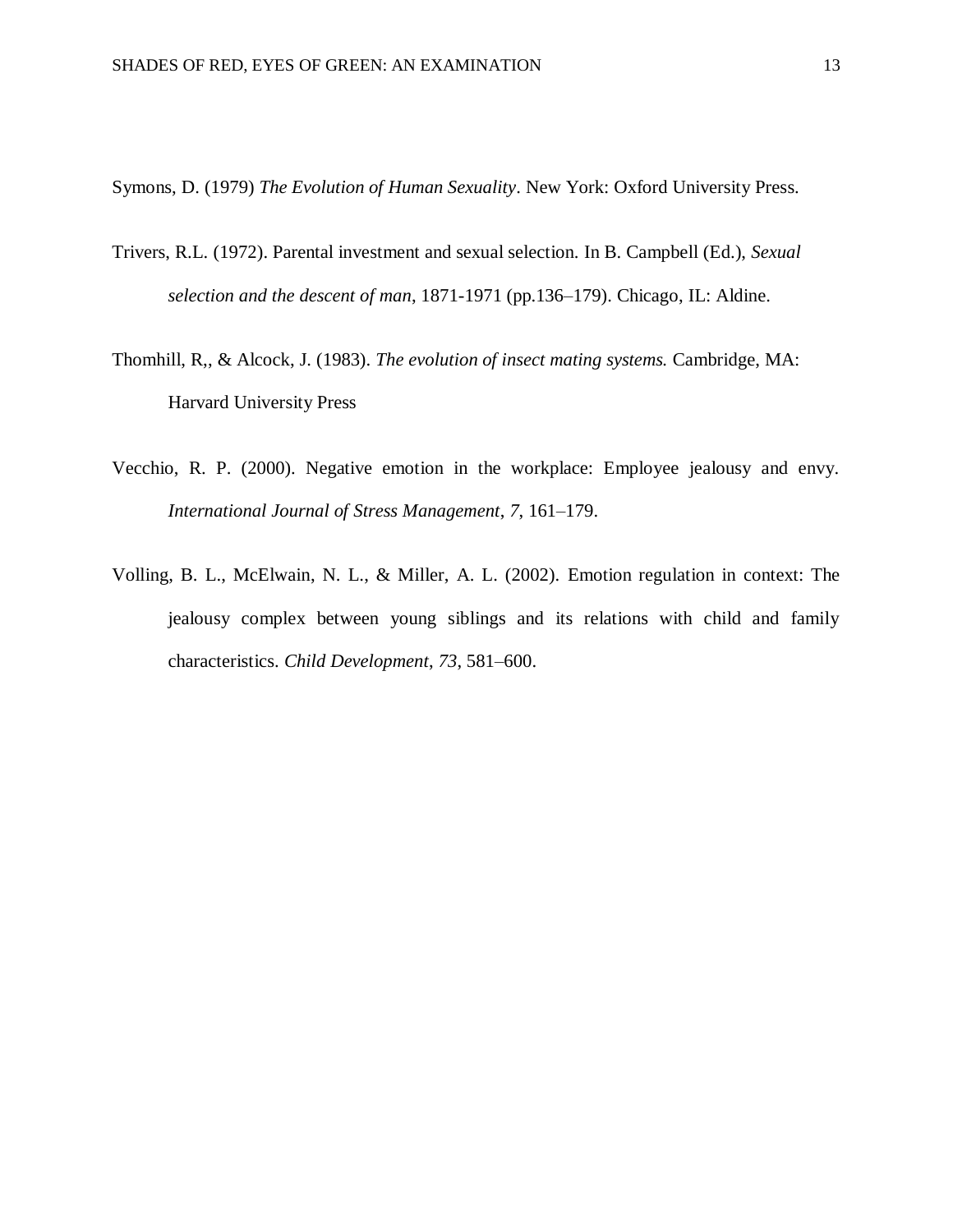### Appendix

Upon receiving this packet, write your gender and age at the top of the page in the designated area. After reading each individual scenario carefully, rate (circle) how distressing the scenario would make you feel on a scale of 1 to 9. Distress is a term used for many emotions such as: anger, sad, upset, and mad. Each scenario is to be thoughtfully answered based on how you *imagine* you would feel.

If you have any questions, feel free to ask at anytime during the experiment.

### *Start:*

1) Imagine you have had a crush on the same person for over a year. You attempt to talk to them, but you get so nervous you do not know what to say. One semester, you ended up having a class with this person and had the opportunity to have conversations with them and even had to complete an end of the semester project. During this project, you spent extended amounts of time together. Throughout the semester, you never worked up the courage to ask them out on a date. A week later, they begin dating another person in your class.

| $(1=No$ Distress |  | 5=Moderate Distress |  |  | 9=Very High Distress) |  |
|------------------|--|---------------------|--|--|-----------------------|--|

2) Imagine you and your sibling are arguing about money. To mediate between you and your sibling, your parents attempted to see both sides but sided with your sibling in this instance.

| $1 \qquad 2 \qquad 3 \qquad 4 \qquad 5 \qquad 6 \qquad 7 \qquad 8 \qquad 9$ |  |  |  |  |  |  |  |  |  |
|-----------------------------------------------------------------------------|--|--|--|--|--|--|--|--|--|
|-----------------------------------------------------------------------------|--|--|--|--|--|--|--|--|--|

| $(1=No$ Distress | 5=Moderate Distress | 9=Very High Distress) |
|------------------|---------------------|-----------------------|
|                  |                     |                       |

3) Imagine you are about to go to college, but as everyone knows it is a very costly endeavor. Upon becoming accepted, you find out that your parents cannot afford to send you to college and are going to have to take out loans. Within a few months of attending school, you find out that your parents had previously paid for all of your sibling's college including graduate school.

| $(1=No$ Distress |  | 5=Moderate Distress |  | 9=Very High Distress |  |
|------------------|--|---------------------|--|----------------------|--|

4) Imagine you are about to go to college, but as everyone knows it is a very costly endeavor. Upon becoming accepted, you find out that your parents cannot afford to send you to college and are going to have to take out loans. Within a few months of attending school, you find out that your parents had previously paid for all of your sibling's college including graduate school. Your parents attempted to pay for your school, but because of financial circumstances could not afford it.

1 2 3 4 5 6 7 8 9

| $(1=No$ Distress | 5=Moderate Distress | 9=Very High Distress) |
|------------------|---------------------|-----------------------|
|------------------|---------------------|-----------------------|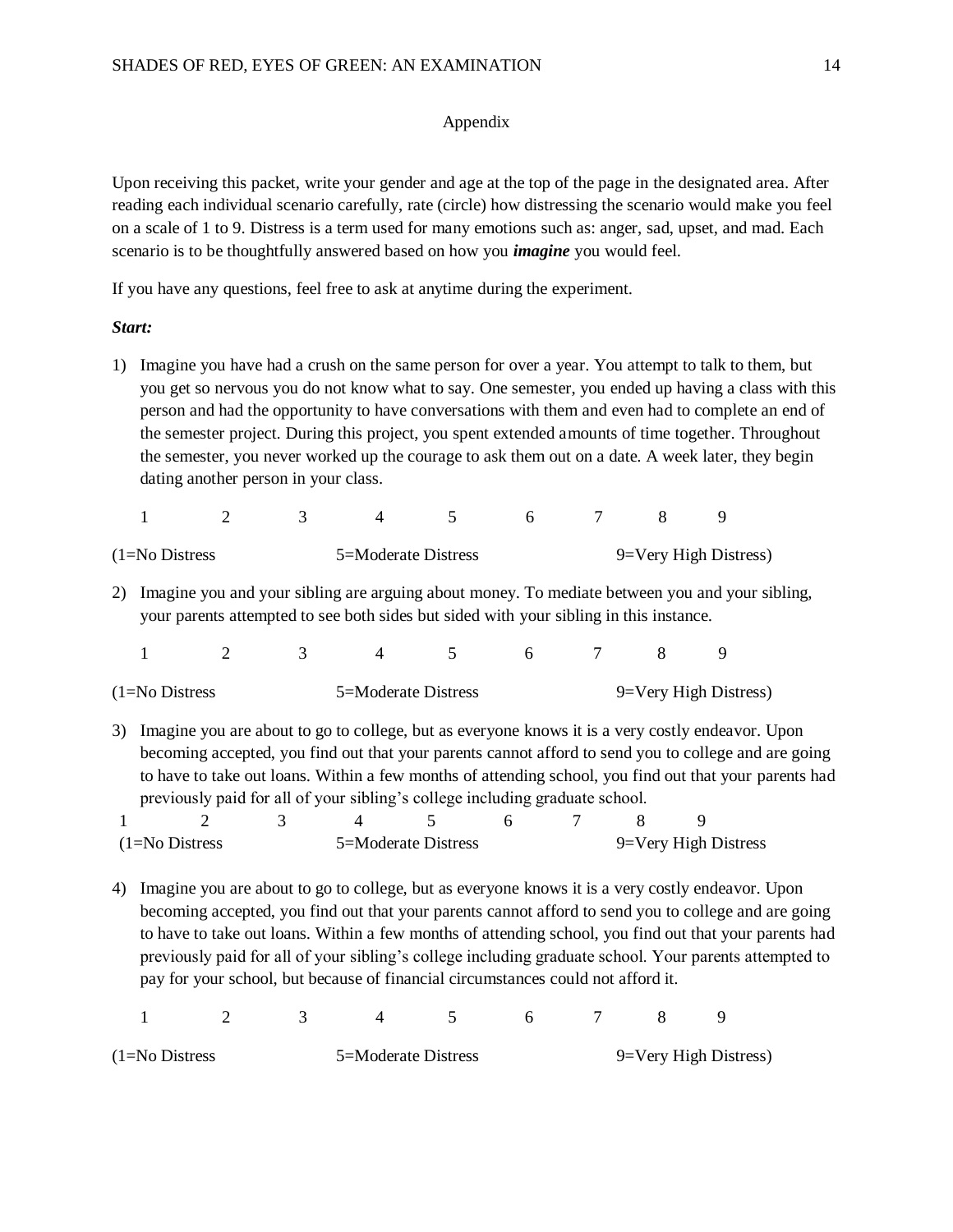5) Imagine you and a fellow student are in the same major, in which you have both taken the same classes and received similar grades. They apply for a prestigious graduate school and get accepted.

| $\mathbf{1}$                                                                                                                                                                                              | $\overline{2}$                                                                                                                                                                                                                                                                                                                                              | 3              | $\overline{4}$ | 5                   |                | 6 | $\overline{7}$ | 8 | 9 |                       |
|-----------------------------------------------------------------------------------------------------------------------------------------------------------------------------------------------------------|-------------------------------------------------------------------------------------------------------------------------------------------------------------------------------------------------------------------------------------------------------------------------------------------------------------------------------------------------------------|----------------|----------------|---------------------|----------------|---|----------------|---|---|-----------------------|
|                                                                                                                                                                                                           | 5=Moderate Distress<br>9=Very High Distress)<br>$(1=No$ Distress                                                                                                                                                                                                                                                                                            |                |                |                     |                |   |                |   |   |                       |
| 6)                                                                                                                                                                                                        | Imagine you have been dating your significant other for three years. You have been dating since high<br>school, and potentially thought there could be a future in the relationship. One day, you get a phone<br>call and you are informed that your significant other has told you they don't love you anymore.                                            |                |                |                     |                |   |                |   |   |                       |
|                                                                                                                                                                                                           | $\mathbf{1}$                                                                                                                                                                                                                                                                                                                                                | $\overline{2}$ | 3              | $\overline{4}$      | 5 <sup>5</sup> | 6 | $\overline{7}$ |   | 8 | 9                     |
|                                                                                                                                                                                                           | $(1=No$ Distress                                                                                                                                                                                                                                                                                                                                            |                |                | 5=Moderate Distress |                |   |                |   |   | 9=Very High Distress) |
| You and your friend have been best friends for five years. In a class, they befriend another person and<br>7)<br>begin bringing them to everything that you and your friend had originally done together. |                                                                                                                                                                                                                                                                                                                                                             |                |                |                     |                |   |                |   |   |                       |
|                                                                                                                                                                                                           | 1                                                                                                                                                                                                                                                                                                                                                           | $\overline{2}$ | 3              | 4                   | 5              | 6 | $\tau$         |   | 8 | 9                     |
|                                                                                                                                                                                                           | $(1=No$ Distress                                                                                                                                                                                                                                                                                                                                            |                |                | 5=Moderate Distress |                |   |                |   |   | 9=Very High Distress) |
| 8)                                                                                                                                                                                                        | Imagine you and a fellow student are in the same major, in which you have both taken the same<br>classes and received similar grades. You and this student apply to the same prestigious graduate<br>school. They get accepted and you do not.                                                                                                              |                |                |                     |                |   |                |   |   |                       |
|                                                                                                                                                                                                           | 1                                                                                                                                                                                                                                                                                                                                                           | $\overline{2}$ | 3              | 4                   | 5              | 6 | $\tau$         |   | 8 | 9                     |
|                                                                                                                                                                                                           | $(1=No$ Distress                                                                                                                                                                                                                                                                                                                                            |                |                | 5=Moderate Distress |                |   |                |   |   | 9=Very High Distress) |
| 9)                                                                                                                                                                                                        | Imagine you and a coworker have been working together for a few years and you both have been<br>working for the same company for the same amount of time. You and this coworker both apply for<br>the same promotion and your coworker receive this very high promotion, including a raise and his/her<br>own office.                                       |                |                |                     |                |   |                |   |   |                       |
|                                                                                                                                                                                                           | 1                                                                                                                                                                                                                                                                                                                                                           | $\overline{2}$ | 3              | 4                   | 5              | 6 | $\tau$         |   | 8 | 9                     |
|                                                                                                                                                                                                           | 5=Moderate Distress<br>9=Very High Distress)<br>$(1=No$ Distress                                                                                                                                                                                                                                                                                            |                |                |                     |                |   |                |   |   |                       |
|                                                                                                                                                                                                           | 10) Imagine you and your friend are very competitive. You have been friends since you were in<br>elementary school and have been through most life events together. You both decide to try out for the<br>same competitive sport team in your school. Your friend makes the cut, but you did not.<br>3<br>7<br>9<br>1<br>$\overline{2}$<br>4<br>5<br>6<br>8 |                |                |                     |                |   |                |   |   |                       |

(1=No Distress 5=Moderate Distress 9=Very High Distress)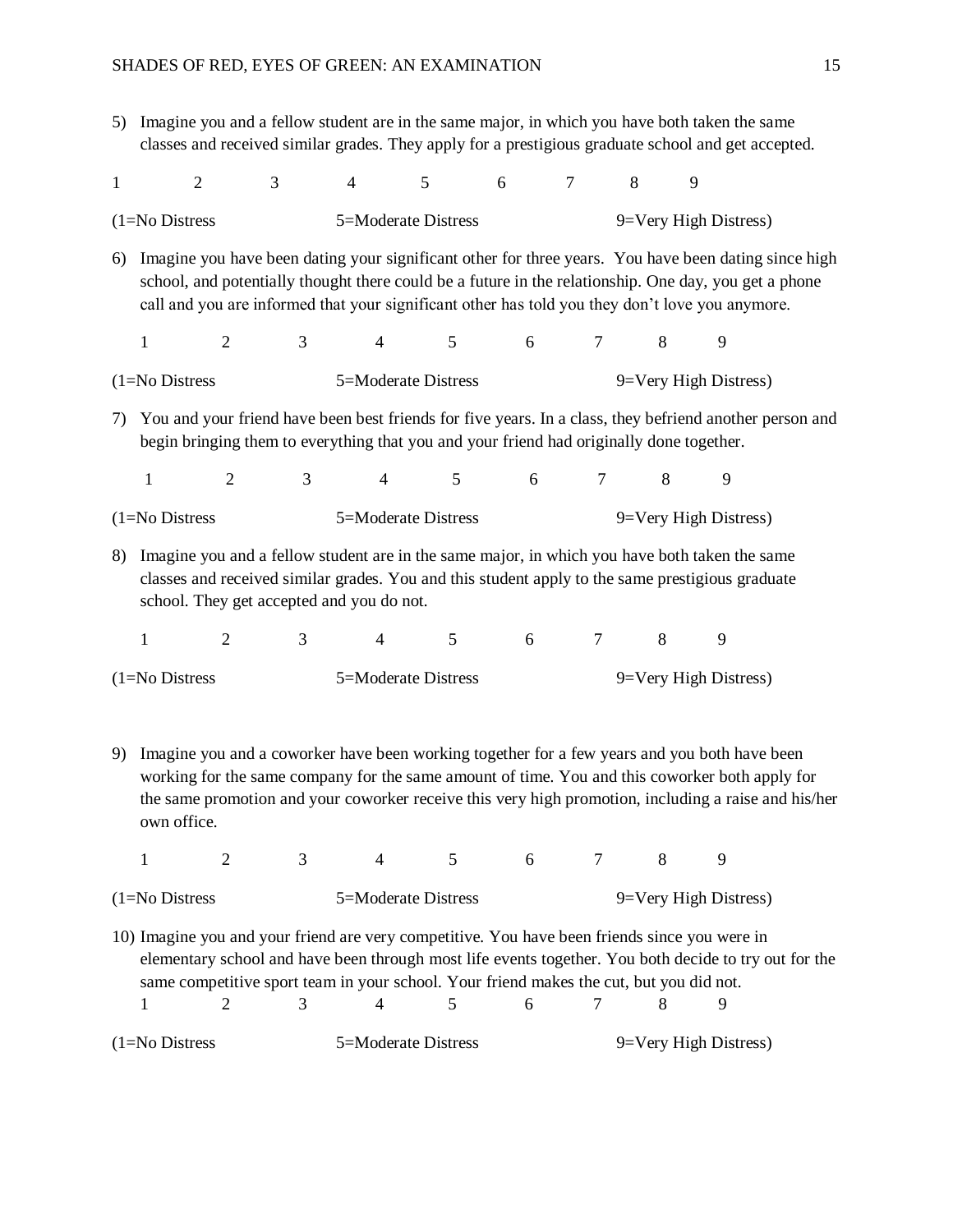| 11) You and your friend have been best friends for five years. In a class, your friend befriends another<br>person and begins bringing them to everything that you and your friend had originally done together.<br>Then they stop inviting you to things and personally do most things together, without you.<br>6<br>5<br>8<br>9<br>2<br>3<br>4<br>7<br>1                                                                                                                                                                                                                     |                                                                                                                                                                                                                                                                                  |                                                                                                                                                                                                      |                     |   |                       |                |                       |  |
|---------------------------------------------------------------------------------------------------------------------------------------------------------------------------------------------------------------------------------------------------------------------------------------------------------------------------------------------------------------------------------------------------------------------------------------------------------------------------------------------------------------------------------------------------------------------------------|----------------------------------------------------------------------------------------------------------------------------------------------------------------------------------------------------------------------------------------------------------------------------------|------------------------------------------------------------------------------------------------------------------------------------------------------------------------------------------------------|---------------------|---|-----------------------|----------------|-----------------------|--|
| $(1=No$ Distress                                                                                                                                                                                                                                                                                                                                                                                                                                                                                                                                                                |                                                                                                                                                                                                                                                                                  | 5=Moderate Distress                                                                                                                                                                                  |                     |   |                       |                | 9=Very High Distress) |  |
| 12) Imagine you and a coworker have been working together for a few years and this coworker has been<br>$\overline{2}$<br>1                                                                                                                                                                                                                                                                                                                                                                                                                                                     | 3                                                                                                                                                                                                                                                                                | with this company for a total of six years. You have only been with this company a total of 4 years.<br>Your coworker receives a very high promotion, including a raise and his/her own office.<br>4 | 5                   | 6 | 7                     | 8              | 9                     |  |
| $(1=No$ Distress                                                                                                                                                                                                                                                                                                                                                                                                                                                                                                                                                                |                                                                                                                                                                                                                                                                                  | 5=Moderate Distress                                                                                                                                                                                  |                     |   |                       |                | 9=Very High Distress) |  |
| 13) Imagine you have had a crush on the same person for over a year. You attempt to talk to them, but<br>you get so nervous you do not know what to say. One semester, you ended up having a class with this<br>person and had the opportunity to have conversations with them and even had to complete an end of<br>the semester project. During this project, you spent extended amounts of time together. Throughout<br>the semester, you worked up the courage to ask them out on a date and they said no. A week later,<br>they begin dating another person in your class. |                                                                                                                                                                                                                                                                                  |                                                                                                                                                                                                      |                     |   |                       |                |                       |  |
| 2<br>1                                                                                                                                                                                                                                                                                                                                                                                                                                                                                                                                                                          | 3                                                                                                                                                                                                                                                                                | 4                                                                                                                                                                                                    | 5                   | 6 | 7                     | 8              | 9                     |  |
| $(1=No$ Distress                                                                                                                                                                                                                                                                                                                                                                                                                                                                                                                                                                |                                                                                                                                                                                                                                                                                  | 5=Moderate Distress                                                                                                                                                                                  |                     |   |                       |                | 9=Very High Distress) |  |
|                                                                                                                                                                                                                                                                                                                                                                                                                                                                                                                                                                                 | 14) Imagine you and your friend are very competitive. You have been friends since you were in<br>elementary school and have been through most life events together. Your friend decides to try out for<br>a competitive sport team in your school and your friend makes the cut. |                                                                                                                                                                                                      |                     |   |                       |                |                       |  |
| $\overline{2}$<br>1                                                                                                                                                                                                                                                                                                                                                                                                                                                                                                                                                             | 3                                                                                                                                                                                                                                                                                | 4                                                                                                                                                                                                    | 5                   | 6 | 7                     | 8              | 9                     |  |
| $(1=No$ Distress                                                                                                                                                                                                                                                                                                                                                                                                                                                                                                                                                                | 5=Moderate Distress                                                                                                                                                                                                                                                              |                                                                                                                                                                                                      |                     |   | 9=Very High Distress) |                |                       |  |
| 15) Imagine you have been dating your significant other for three years. You have been dating since high<br>school, and potentially thought there could be a future in the relationship. One day, you get a phone<br>call and you are informed that your significant other has told you they don't love you anymore and is<br>leaving you for another.                                                                                                                                                                                                                          |                                                                                                                                                                                                                                                                                  |                                                                                                                                                                                                      |                     |   |                       |                |                       |  |
| 1<br>$\overline{2}$                                                                                                                                                                                                                                                                                                                                                                                                                                                                                                                                                             | 3                                                                                                                                                                                                                                                                                | $\overline{4}$                                                                                                                                                                                       | 5                   | 6 | $\tau$                | 8              | 9                     |  |
| $(1=N0)$ Distress                                                                                                                                                                                                                                                                                                                                                                                                                                                                                                                                                               |                                                                                                                                                                                                                                                                                  |                                                                                                                                                                                                      | 5=Moderate Distress |   |                       |                | 9=Very High Distress) |  |
| 16) Imagine you and your sibling are arguing about money. To mediate between you and your sibling,<br>your parents always get involved and no matter the issue they always side with your sibling.                                                                                                                                                                                                                                                                                                                                                                              |                                                                                                                                                                                                                                                                                  |                                                                                                                                                                                                      |                     |   |                       |                |                       |  |
| $\mathbf{1}$                                                                                                                                                                                                                                                                                                                                                                                                                                                                                                                                                                    | $\overline{2}$                                                                                                                                                                                                                                                                   | 3<br>4                                                                                                                                                                                               | $\mathfrak{S}$      | 6 |                       | $\overline{7}$ | 8<br>9                |  |
| 5=Moderate Distress<br>$(1=No$ Distress<br>9=Very High Distress)                                                                                                                                                                                                                                                                                                                                                                                                                                                                                                                |                                                                                                                                                                                                                                                                                  |                                                                                                                                                                                                      |                     |   |                       |                |                       |  |

*When you are done, turn your paper over and look up to let one of the investigators know you are finished.*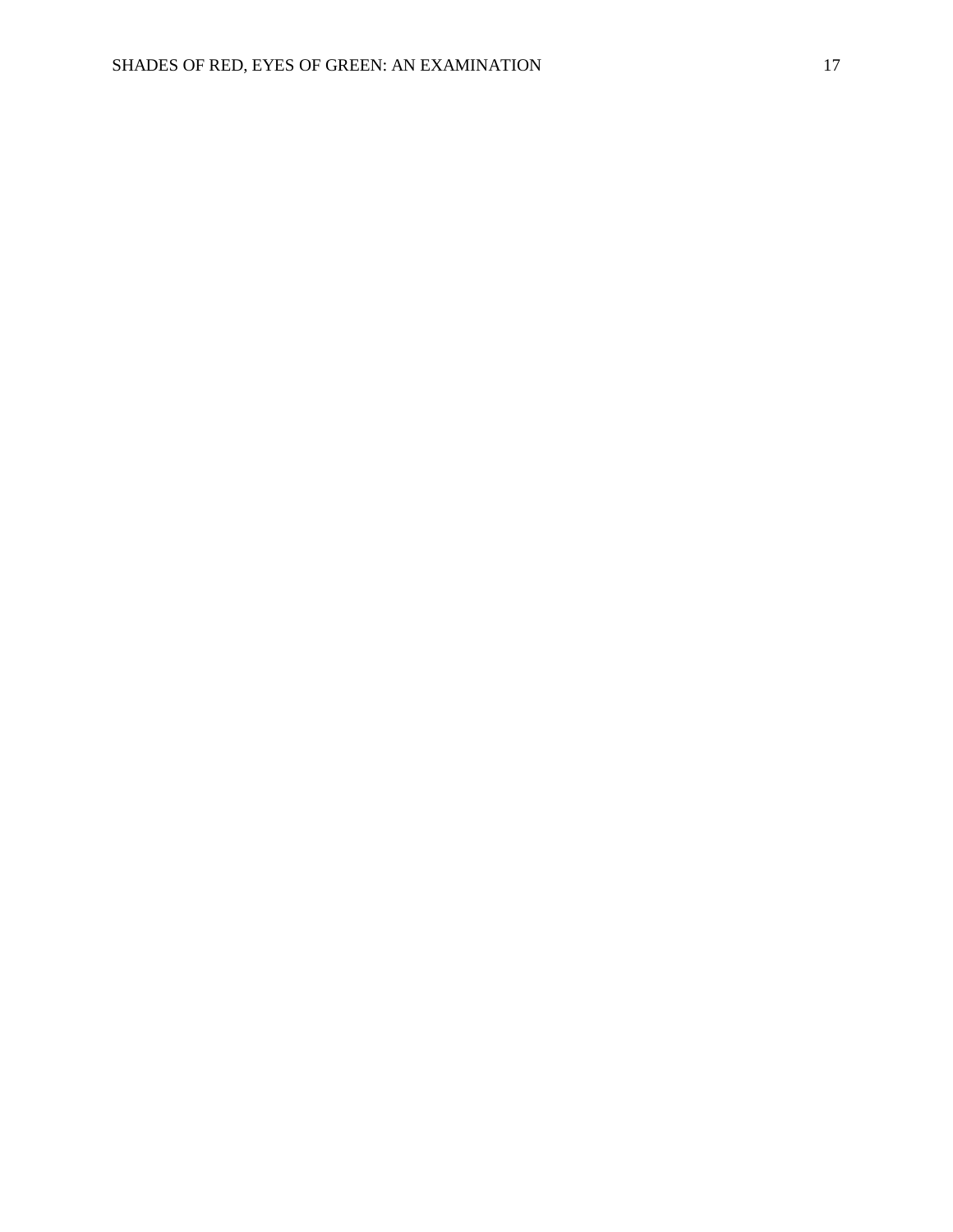# Table 1

# *Within-subjects effects*

| Source                    | F       | Significance |
|---------------------------|---------|--------------|
| Rejection                 | 86.0369 | $.000*$      |
| Rejection*Gender          | .318    | .578         |
| Scenario                  | 15.434  | $.000*$      |
| Scenario*Gender           | 1.598   | .198         |
| Rejection*Scenario        | 23.576  | $.000*$      |
| Rejection*Scenario*Gender | 2.605   | .059         |

*Note.* \*p<.001